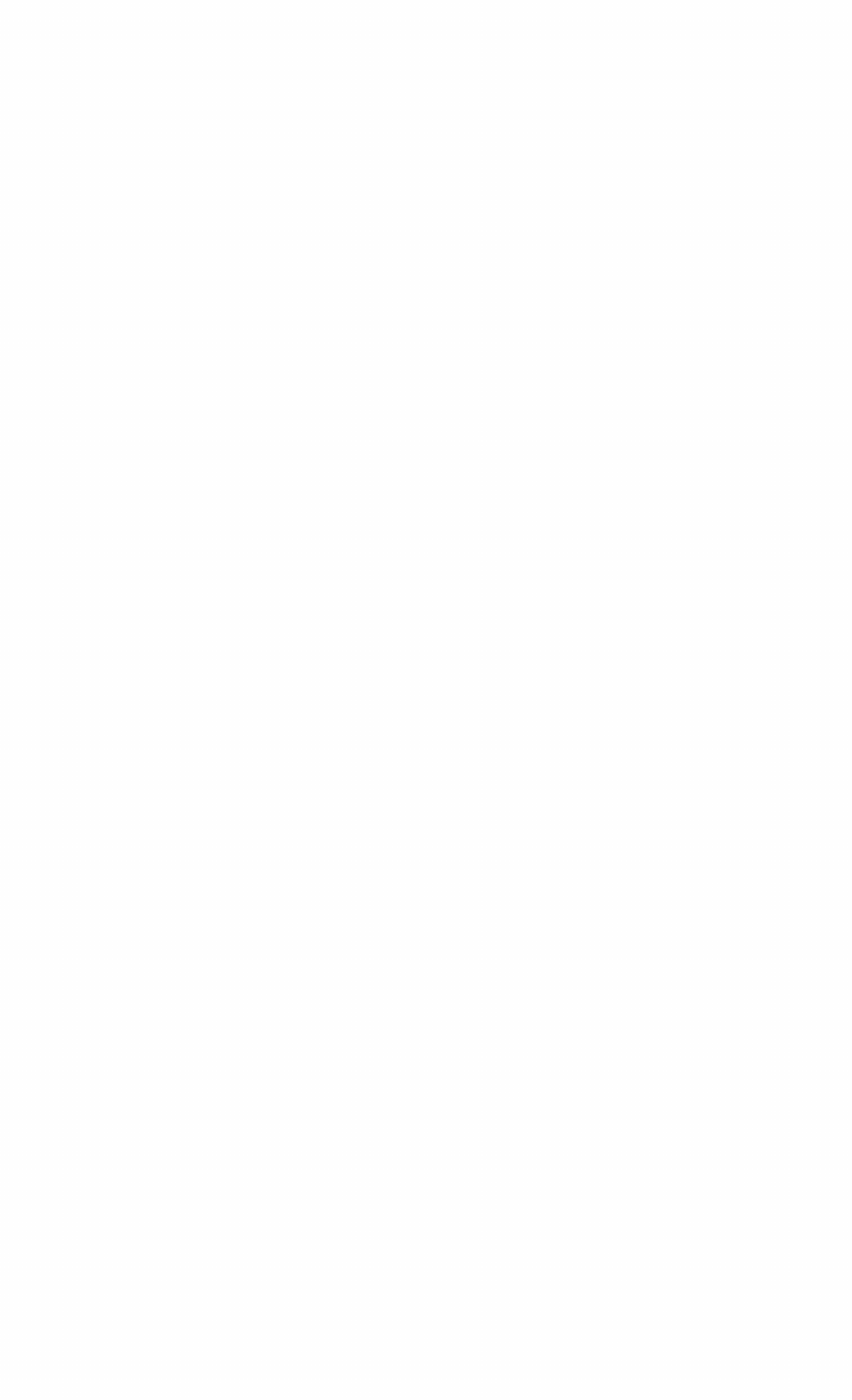full funding for the Appomattox Regional Library for 1997-98 was disapproved.

 $\overline{\phantom{a}}$ 

6. Registrar - Request for additional telephone and. telephone line and additional computer connection to state Board of Elections - Upon motion of Mr. Tickle, seconded by Mr. Bracey, Mr. Tickle, Mr. Bracey, Mr. Clay, Mrs. Everett, Mr. Moody voting "aye", the request from the Registar was approved for 1996-97 as follows: An additional telephone line and telephone will be provided. '!he additional telephone line will also serve as the dedicated line for the computer connection. The request for a PEP Emulation Board with software for Windows was approved at an estimated cost of \$800.

Planning - Code Enforcement/Technician - Upon motion of Mrs. Everett, seconded by Mr. Tickle, Mrs. Everett, Mr. Tickle, Mr. Moody voting "aye", Mr. Clay, Mr. Bracey voting "nay", the Code Enforcement/Planning Teclmician, in the amount of \$26,000 including benefits, was approved to be included in the 1997-98 budget.

8. Sheriff - Support Staff Supplements - Courtroom Deputies - Dispatchers - Upon motion of Mrs. Everett, seconded by Mr. Clay, Mrs. Everett, Mr. Clay, Mr. Tickle, Mr. Bracey, Mr. Moody voting "aye",

BE IT RESOLVED by the Board of Supervisors of Dinwiddie County, Virginia that the supplements for support staff in the amount of \$8,000 for the Sheriff's Deparbnent was not approved to be included in the 1997-98 budget; and.

BE IT FURIHER RESOLVED by the Board of SUpervisors of Dinwiddie' County, Virginia that the request for three Courtroom Deputies, in the amount of \$74,088 for the Sheriff's Dept. is approved to be included in the 1997-98 budget; and

BE IT' FURIHER RESOLVED by the Board of SUpervisors of Dinwiddie County, Virginia that the request for two Dispatchers, in the amount of \$42,886 for the Sheriff's Dept. is approved to be included in the 1997-98 budget; and

BE IT FURIHER RESOLVED by the Board of Supervisors of Dinwiddie County, Virginia that because these positions are fully funded by the Board of SUpervisors, approval is contingent upon an agreement with the Sheriff that the positions will be filled only after all required information on initially filling the position or filling future vacancies in the position is provided to the Board and. approved at a public Board meeting; and.

BE IT FURIHER RESOLVED by the Board of SUpervisors of Dinwiddie County, Virginia that all positions for Constitutional Officers that will County, Virginia that all positions for Constitutional Officers that will<br>be fully funded by the Board of Supervisors will meet these same requirements .

# IN RE: DEPARIMENT OF WASTE MANAGEMENT - RECIASSIFYING PARI'-TIME 'ID FULL-TIME POSITIONS

Upon motion of Mr. Bracey, seconded by Mr. Clay, Mr. Bracey, Mr. Clay, Mr. Tickle, Mrs. Everett, Mr:. Moody voting "aye", funds in the' amount of \$6,800 for reclassifying part-time personnel to full-time were approved to be included in the 1997-98 budget.

## IN RE: DEPARIMENT OF WASTE MANAGEMENT - RECIASSIFICATION OF ENVIRONMENTAL SERVICES SUPERVISOR

Mrs. Everett moved that funds in the amount of \$1,250 be included in the 1997-98 budget to regrade the position of Erwirornnental services SUpervisor. '!here was no second. Mrs. Everett and Mr. Bracey voting "aye", Mr. Tickle, Mr. Clay, Mr. Moody voting "nay", the motion was disapproved.

since there was also a request to reclassify the position of Deputy Animal Control Officer, there was discussion that maybe all the positions under the direct control of the Board should be reviewed. '!he last pay classification plan review was conducted in 1992 .

 $\mathcal{L}$ 

 $\frac{1}{2}$ 

L t

·:~7~··:::·· .

....

ちゅうしょう アイティー